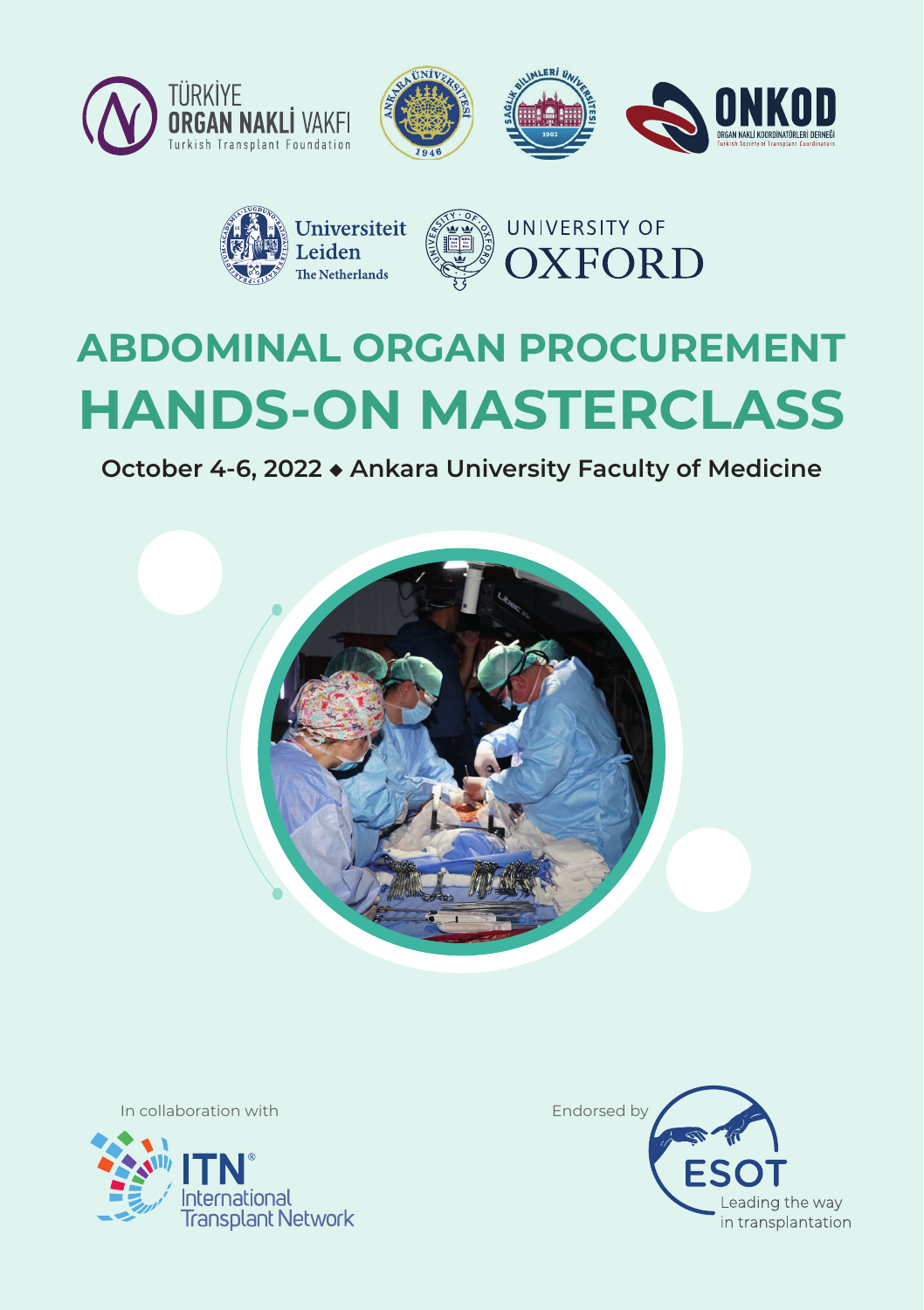#### **AGENDA**

**1st Day October 4, 2022**

- **09:00 09:20** Opening Speeches
- **Basic Principles, Logistics and Preservation SESSION-1 Chairs: Acar Tüzüner, Andrzej Baranski**
- **Donor Management and Organ Viability 09:20 09:50 Menekşe Özçelik**, Ankara, Turkiye
- **09:50 10:00** Discussion
- **Quality Control in Organ Procurement 10:00 10:30 David Lam**, Leiden, The Netherlands
- **10:30 10:40** Discussion
- Keynote Lecture: **10:40 11:10 Principles of Organ Preservation Rutger Ploeg**, Oxford, United Kingdom
- **Coffee Break 10:40 11:00**
- **Evaluating Organ Transplantability SESSION-2Chairs: Kaan Karayalçın, James Hunter**
	- **Liver: Relevant Anatomy and Benching 11:00 11:30 David Lam**, Leiden, The Netherlands
	- **11:30 11:40** Discussion
	- **Pancreas: Relevant Anatomy and Benching 11:40 12:10 Andrzej Baranski**, Leiden, The Netherlands
	- **12:10 12:20** Discussion
	- **Kidney: Relevant Anatomy and Benching 12:20 12:50 Sanem Çimen**, Ankara, Turkiye
	- **12:50 13:00** Discussion
	- **Case Discussions 13:00 13:30 A.E Braat**, Leiden, The Netherlands
	- 13:30 14:30 Lunch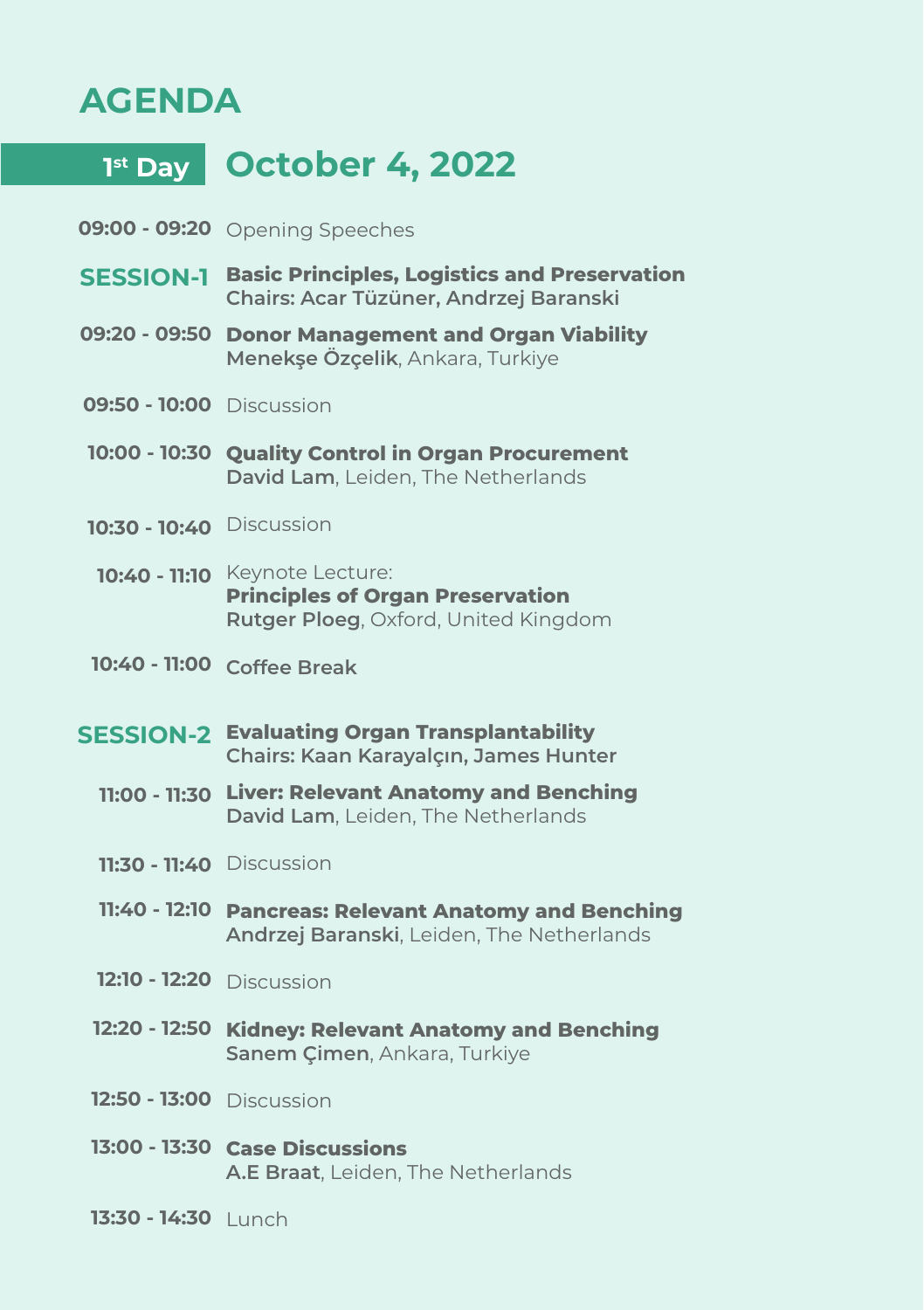### **1st Day October 4, 2022**

- **Donor Assesment and Surgical Techniques&Principles SESSION-3 Chairs: David Lam, Aydın Dalgıç**
- **Liver Selection Criteria 14:30 15:00 Kaan Karayalçın**, Ankara, Turkiye
- **15:00 15:10** Discussion
- **Kidney Selection Criteria 15:10 15:40 Gizem Kumru**, Ankara, Turkiye
- **15:40 15:50** Discussion
- **Surgical Techniques of Abdominal Organ Procurement 15:50 16:20 Andrzej Baranski**, Leiden, The Netherlands
- **16:20 16:30** Discussion
- **Surgical Principles in DCD Donors and Normothermic 16:30 17:00 Regional Perfusion Isabel Quiroga**, Oxford, United Kingdom
- **17:00 17:10** Discussion
- **17:10 17:40** Keynote Lecture: **Liver Surgery - from Bench to Recipient, Tips, Tricks and Pearls Ilgin Özden**, Istanbul, Turkiye
	- **19:00** Networking Dinner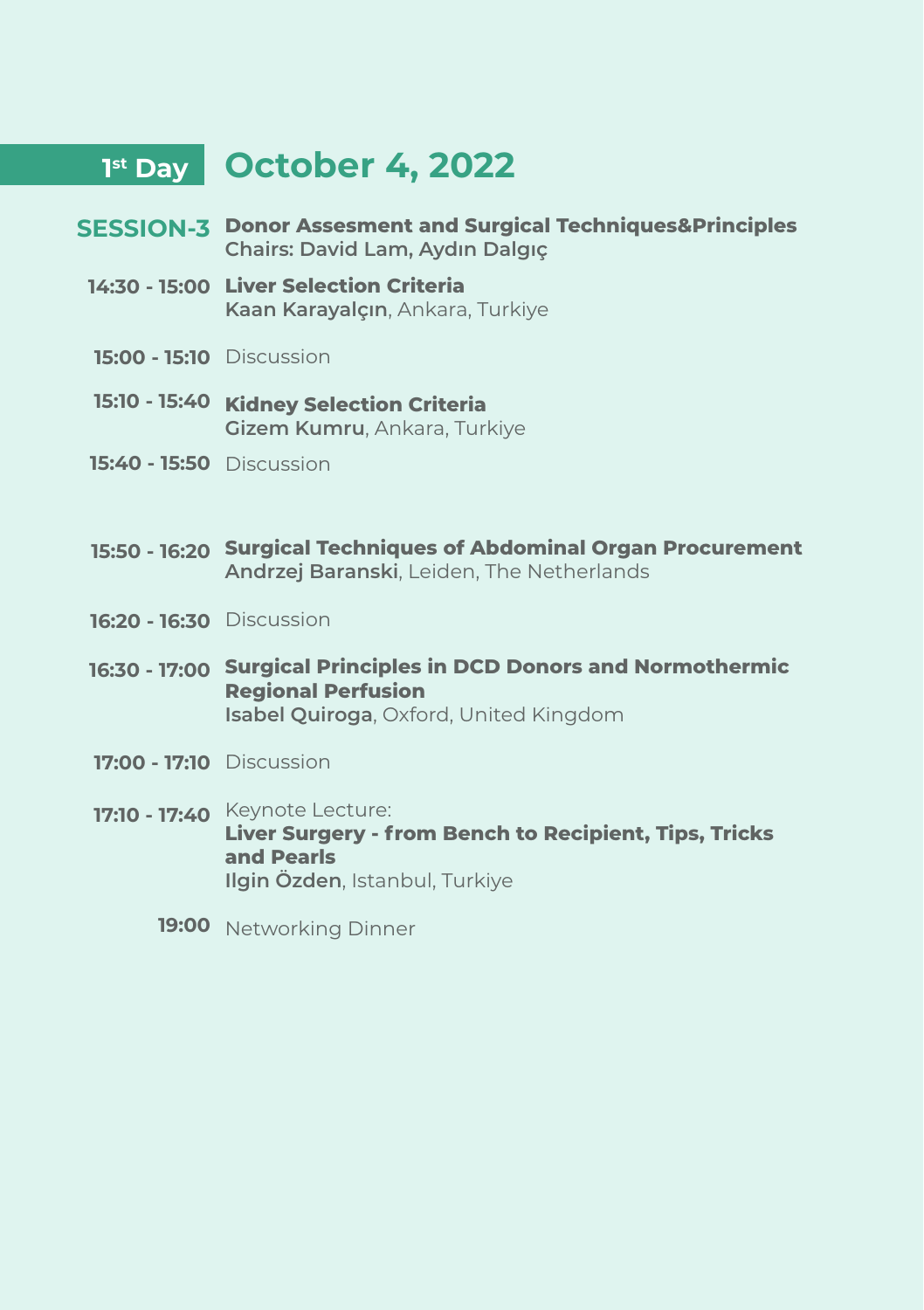### **2nd Day October 5, 2022**

- **Perfusion Technologies in Organ Transplantation SESSION-4Chairs: Acar Tüzüner, A.E. Braat**
	- **09:00-09:30 Organ Perfusion Technology: A History of Innovation Rutger Ploeg**, Oxford, United Kingdom
	- **09:30-09:40** Discussion
	- **Organ Repair and Conditioning 09:40-10:10 James Hunter**, Oxford, United Kingdom
	- **10:10-10:20** Discussion
	- **Hypothermic and/or Normothermic Perfusion and Clinical 10:20-10:50 Experience Bülent Aydınlı**, Antalya, Turkiye
	- **10:50-11:00** Discussion
	- **11:00-11:20** Coffee Break Perfusion
	- **11:20-11:50** Keynote Lecture: **Professionalization in Abdominal Organ Procurement Andrzej Baranski**, Leiden, The Netherlands
- **Expanding the Organ Donor Pool SESSION-5 Chairs: Rutger Ploeg, Tuncay Aki** 
	- **How to Establish a New DCD Program: Principles and 11:50-12:20 Organisation Andrzej Baranski**, Leiden, The Netherlands
	- **12:20-12:30** Discussion
	- **New Frontiers in Extended Criteria Donor 12:30-13:00 James Hunter**, Oxford, United Kingdom
	- **13:00-13:10** Discussion
	- **Management of the Kidney Paired Donation and Highly 13:10-13:40 Sensitized Patient Programs Barış Akin**, Istanbul, Turkiye
	- **13:40-13:50** Discussion
	- 13:50-15:00 Lunch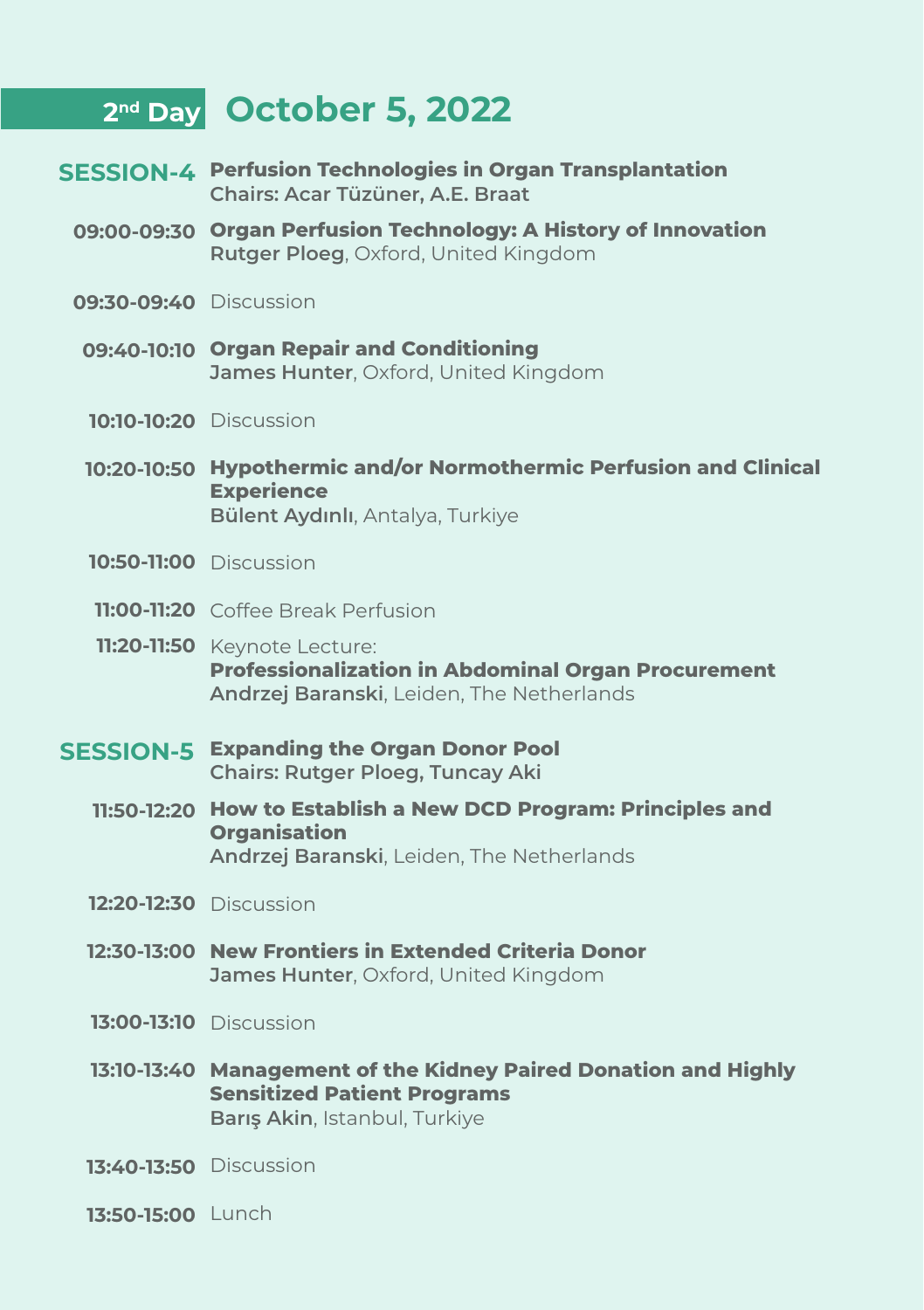### **2nd Day October 5, 2022**

- **Strategies to Optimize Deceased Organ Donation SESSION-6 Chairs: Isabel Quiroga, Mehmet Oral** 
	- **On the Way to Self-Sufficiency: Improving Deceased Organ 15:00-15:30 Donation in Turkiye Eyüp Kahveci**, Ankara, Turkiye
	- **15:30-15:40** Discussion
	- **The Impact of Presumed Consent System on Organ Donation: 15:40-16:10 UK Experience Rutger Ploeg**, Oxford, United Kingdom
	- **16:10-16:20** Discussion
	- **The Impact of New Consent System on Organ Donation: The 16:20-16:50 Netherlands Experience Janneke Vervelde**, Leiden, Netherlands
	- **16:50-17:00** Discussion

#### **Special Session**

**Roundtable Meeting-Eurodonor Surgery Project**

- **How to introduce DCD Program in Turkiye? 17:00-17:30 Acar Tüzüner**, Ankara, Turkiye **Akın Fırat Kocaay** , Ankara, Turkiye
- **17:30-18:30** Annual Project Evaluation Meeting **University of Oxford, Leiden University, Ankara University, Health Sciences University, Turkish Society of Transplant Coordinators, Turkish Transplant Foundation**
- **19:00-22:00** Networking Dinner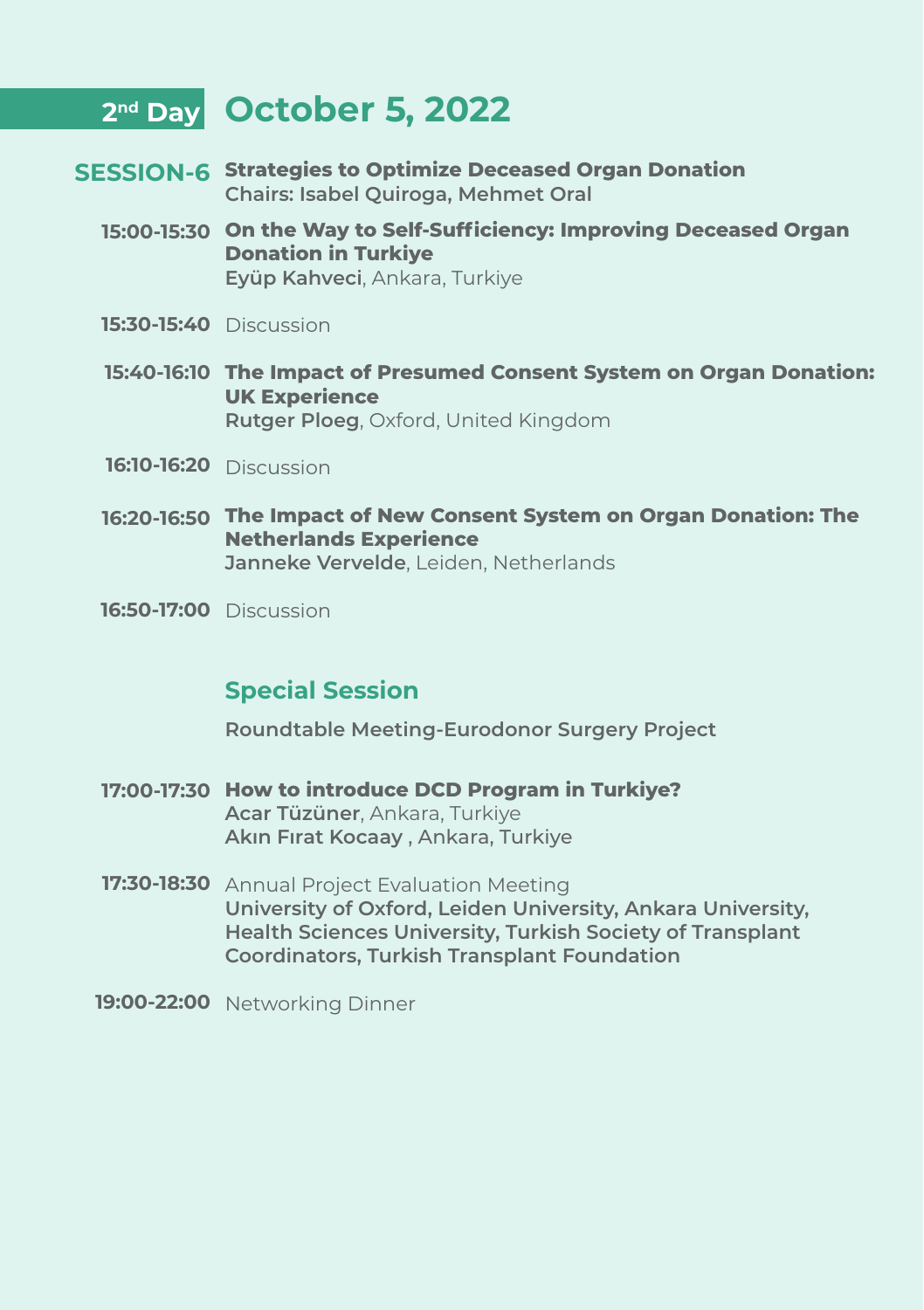### **3rd Day October 7, 2022**

#### **Introduction to the Practical Course**

**Multi-Organ Retrieval Techniques Demonstration at the 9:00 - 10:30 Auditorium Chairs: Andrzej Baranski, Acar Tüzüner, Halil İbrahim Açar**

**Trainers from all partners**

**10:30-11:00** Coffee Break

| <b>JOINT SESSIONS</b> |                |                                                                                            |               |                    |                                                                                                                              |  |
|-----------------------|----------------|--------------------------------------------------------------------------------------------|---------------|--------------------|------------------------------------------------------------------------------------------------------------------------------|--|
| <b>Groups</b>         |                | <b>Hands-on</b><br><b>Course</b>                                                           | <b>Groups</b> |                    | <b>Wet-lab</b><br><b>Course</b>                                                                                              |  |
| 1:00 - 14:00          | Group          | Using Specially Prepared Human<br>Acar Tüzüner<br>Baranski,<br>Cadavers<br>Chairs: Andrzej | 11:00-14:00   | Group <sub>2</sub> | and<br>Chairs: Rutger Ploeg, James Hunter,<br>Repairing<br>pring<br>Bülent Aydınlı<br>ē<br><b>Organ Perfusion,</b><br>Condit |  |
| 14:00-17:00           | <b>Group 2</b> |                                                                                            | 14:00-17:00   | Group <sub>1</sub> |                                                                                                                              |  |

**Masters:** Aydın Dalgıç, Kaan Karayalçın, İlgin Özden, Gürkan Öztürk, Sanem Çimen, Barış Akin, Bülent Aydınlı, David Lam, Isabel Quiroga, Halil İbrahim Açar, Ayhan Cömert

#### **How to Introduce New Preservation Technology in Turkiye? 17:00 - 17:30 Acar Tüzüner, Ankara, Turkiye**

- 17:30 Closing Ceremony
- **19:00** Gala Dinner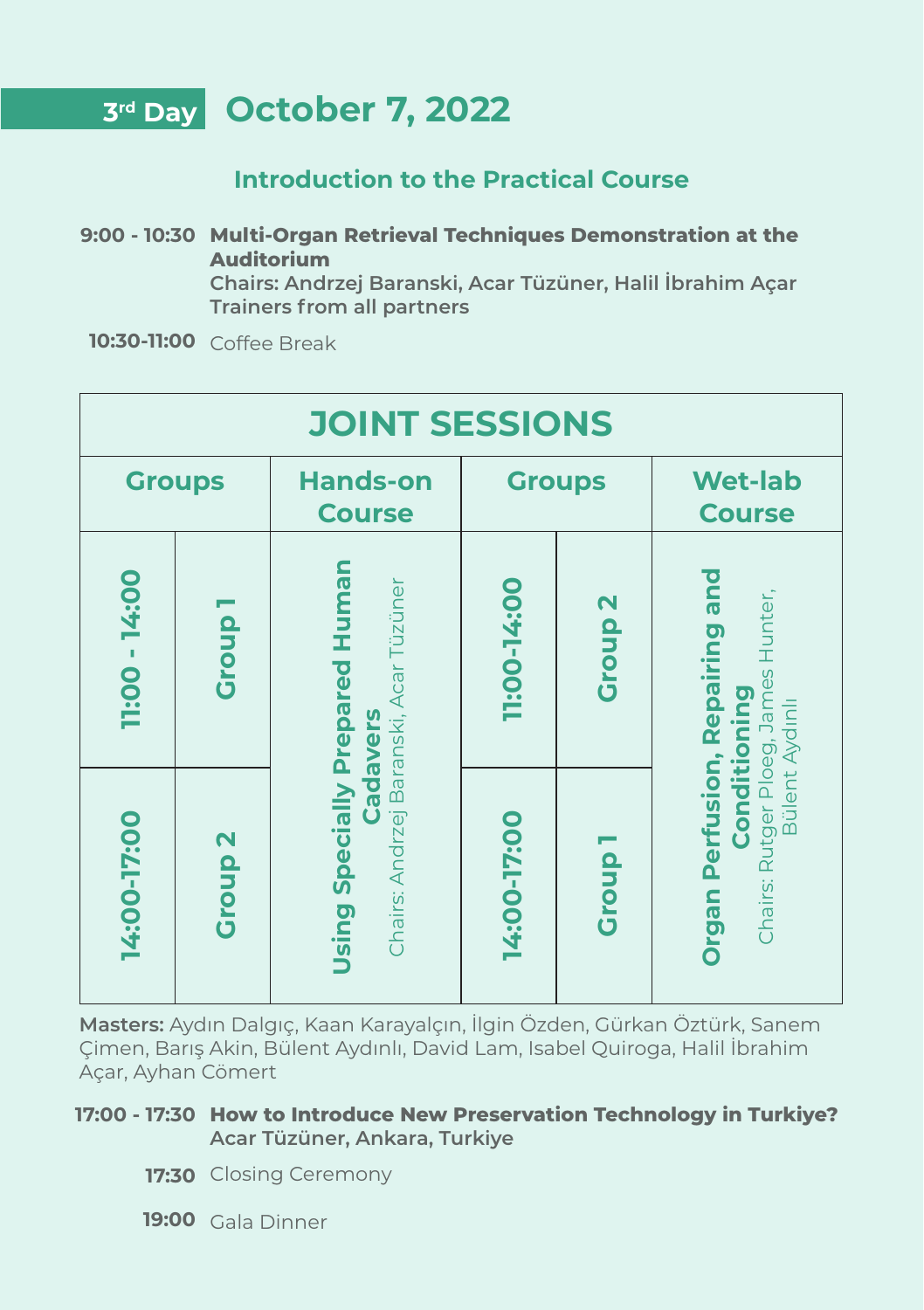## **Course Co-Chairs**

#### **Prof. Dr. Acar Tüzüner FEBS**

Professor of General Surgery, Ankara University Ibn-i Sina Hospital Director of Kidney and Pancreas Transplant Center, Ankara, Turkiye National Representative of UEMS Board of Transplant Surgery

#### **Prof. Dr. A. G. Baranski MD. FEBS (Hon)**

General, Gastrointestinal and Transplant Surgeon Professor of Education of Surgical Techniques for Transplantation Director of Post-Graduate Transplant Surgical Training Abdominal Organ Transplant Centre, Department of Surgery Leiden University Medical Center, Leiden, The Netherlands

#### **Rutger J. Ploeg MD. PhD. FRCS FEBS (Hon)**

Professor of Transplant Biology, Consultant Surgeon, University of Oxford Professor of Transplantation and Research, Leiden University Professor of Transplant Surgery, University of Groningen Principal Investigator with NHS Blood and Transplant Director of Clinical and Translational Research Nuffield Department of Surgical Sciences, University of Oxford Oxford Transplant Centre, Oxford University Hospitals NHS Foundation Trust Oxford, United Kingdom

## **Objectives**

- To have a command of basic terminology in organ donation and transplantation
- To increase knowledge and strengthen the skills of donor surgeons
- To train attendees on standardized techniques of abdominal organ procurement
- Up-to-date information concerning anatomy, principles of organ procurement, and preservation
- To provide elements about kidney, pancreas, and liver back-table surgery
- To promote the implementation of knowledge and to acquire competencies in order to set up an effective organ procurement system
- To facilitate exchanging of best practices and to develop an international networking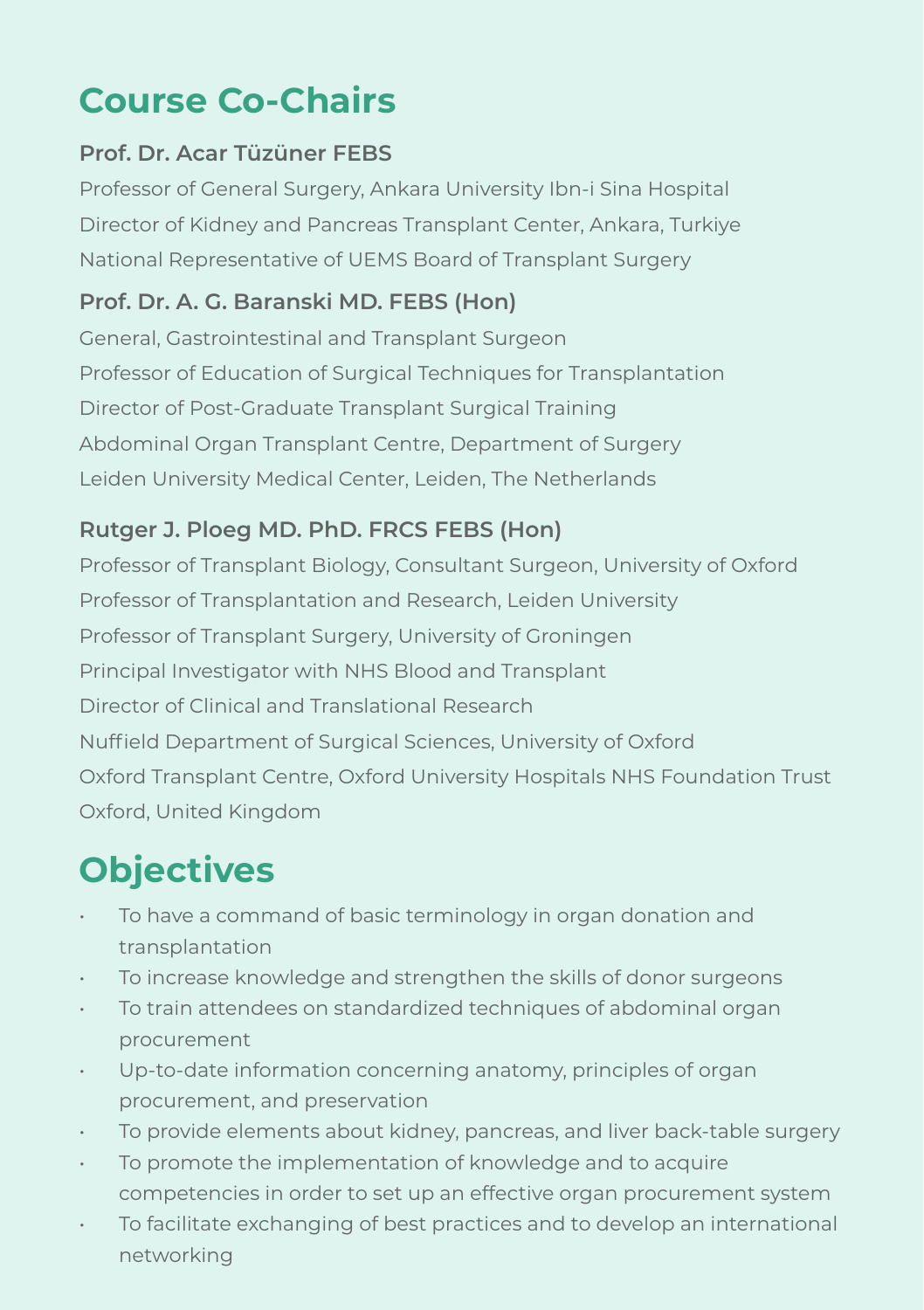### **Academic Board & Faculty**

- **• Acar Tüzüner**, Ankara University Faculty of Medicine, Turkiye
- **• Menekse Özçelik**, Ankara University Faculty of Medicine, Turkiye
- **• David Lam**, Leiden University Medical Centre, The Netherlands
- **• Rutger Ploeg**, Unversity of Oxford, United Kingdom
- **• Andzej Baranski**, Leiden University Medical Centre, The Netherlands
- **• Sanem Çimen**, University of Health Sciences, Turkiye
- **• Kaan Karayalçın**, Ankara University Faculty of Medicine, Turkiye
- **• Akın Fırat Kocaay**, Ankara University Faculty of Medicine, Turkiye
- **• Isabel Quiroga**, University of Oxford, United Kingdom
- **• İlgin Özden**, Istanbul Başaksehir Çam ve Sakura City Hospital, Turkiye
- **• Bülent Aydınlı,** Akdeniz University, Turkiye
- **• James Hunter**, University of Oxford, United Kingdom
- **• A.E Braat**, Leiden University Medical Centre, The Netherlands
- **• E. Barış Akin**, Istanbul Bilim University, Turkiye
- **• F.Tuncay Aki,** Hacettepe University, Turkiye
- **• Aydın Dalgıç,** Gazi University, Turkiye
- **• Gizem Kumru,** Ankara University, Turkiye
- **• Gürkan Öztürk,** Atatürk University, Turkiye
- **• Mehmet Oral,** Ankara University, Turkiye
- **• Halil İbrahim Açar,** Ankara University, Turkiye
- **• Ayhan Cömert,** Ankara University, Turkiye
- **• Eyüp Kahveci,** Turkish Transplant Foundation, Turkiye
- **• Janneke Vervelde,** Leiden University Medical Center, The Netherlands

### **Methodology**

To improve theory by learning through experience and practical simulations

• Theoretical lectures

• Hands-on course

Interactive practice

• Live surgery broadcast

Wet lab

Hands-on course using specially prepared human cadavers including organ bench surgery with one Master per four participants per table.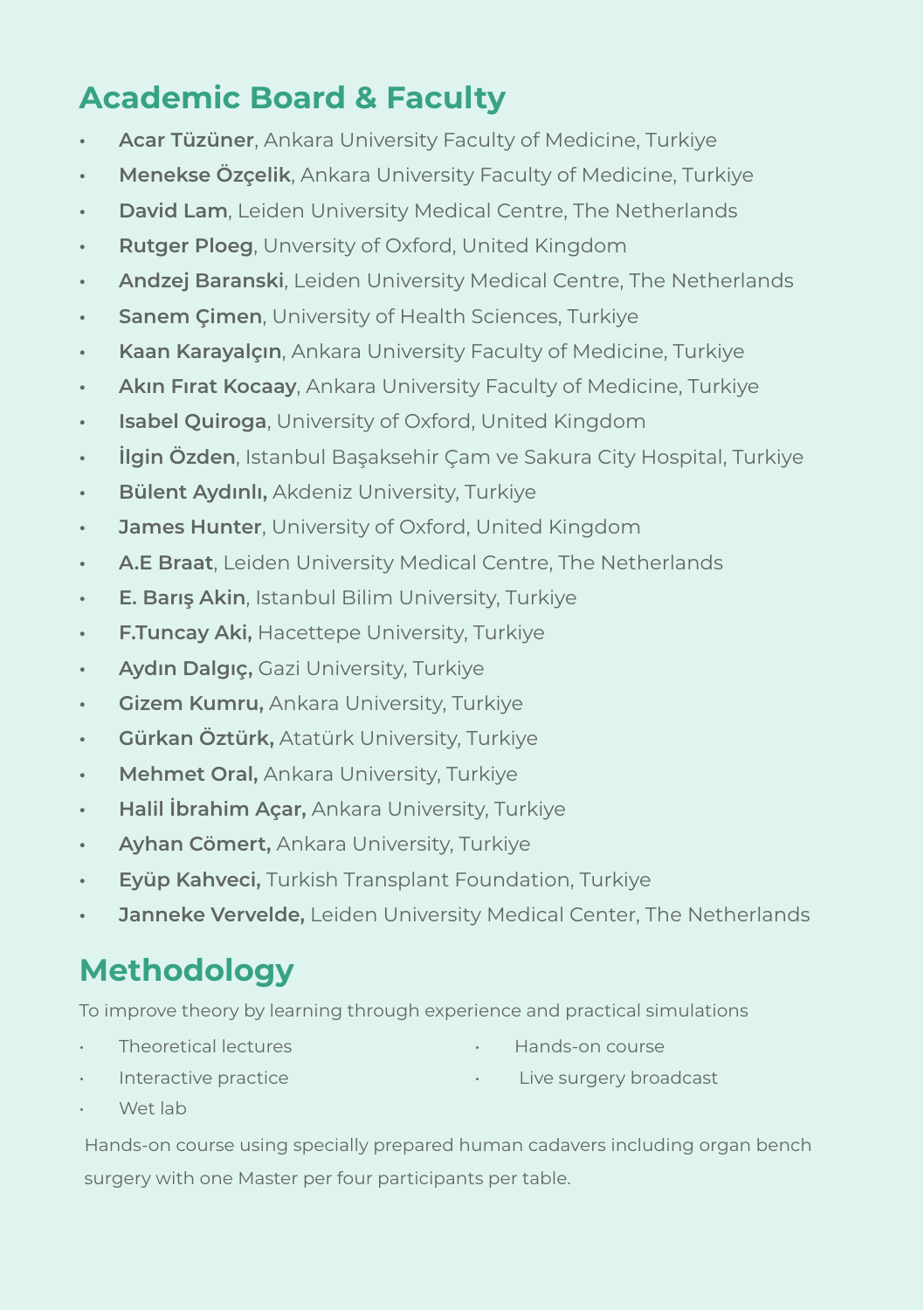### **Target Group**

- Surgical fellows, and surgeons dedicated to abdominal organ donation and transplantation, who participate in organ retrieval teams in their own transplant region and wish to receive specialized training in this field
- Surgical fellow, surgeons from liver transplantation and hepatobiliary departments interested in the high level of liver surgery
- Surgical fellow, surgeons from kidney and pancreas transplantation departments.

### **Academic Qualification**

National and international senior transplant surgeons with a high level of expertise in the donation and transplantation fields. Based on their teaching experience, they will guide participants and provide them personalized feedback through lectures, practical simulations, live surgery, hands-on course, and wet- lab. After successful completion of this course, participants will receive a certificate of accomplishment issued by Ankara University, in collaboration with ITN and endorsed by ESOT.

### **Content**

This training course program covers the basic and advanced aspects of abdominal organ procurement giving participants an opportunity to acquire comprehensive knowledge and skills on the following topics:

- Organ viability
- Organ preservation
- Anatomy andbenching
- Surgical techniques & principles
- Organ perfusion
- Organ preservation
- Organ rapair
- Organ conditioning
- Organ selection criteria
- **Length and Calendar**

3 days (theoretical lectures, hands -on course, live surgery and wet-lab).

### **Language**

The course language is **English.**

## **Application**

Max. 30 persons.

- DBD and DCD programs
- Extended criteria donors
- Hands-on practice: fresh frozen cadavers
- Basic and advanced retrieval techniques
- Wet- lab: reconditioning with machine perfusion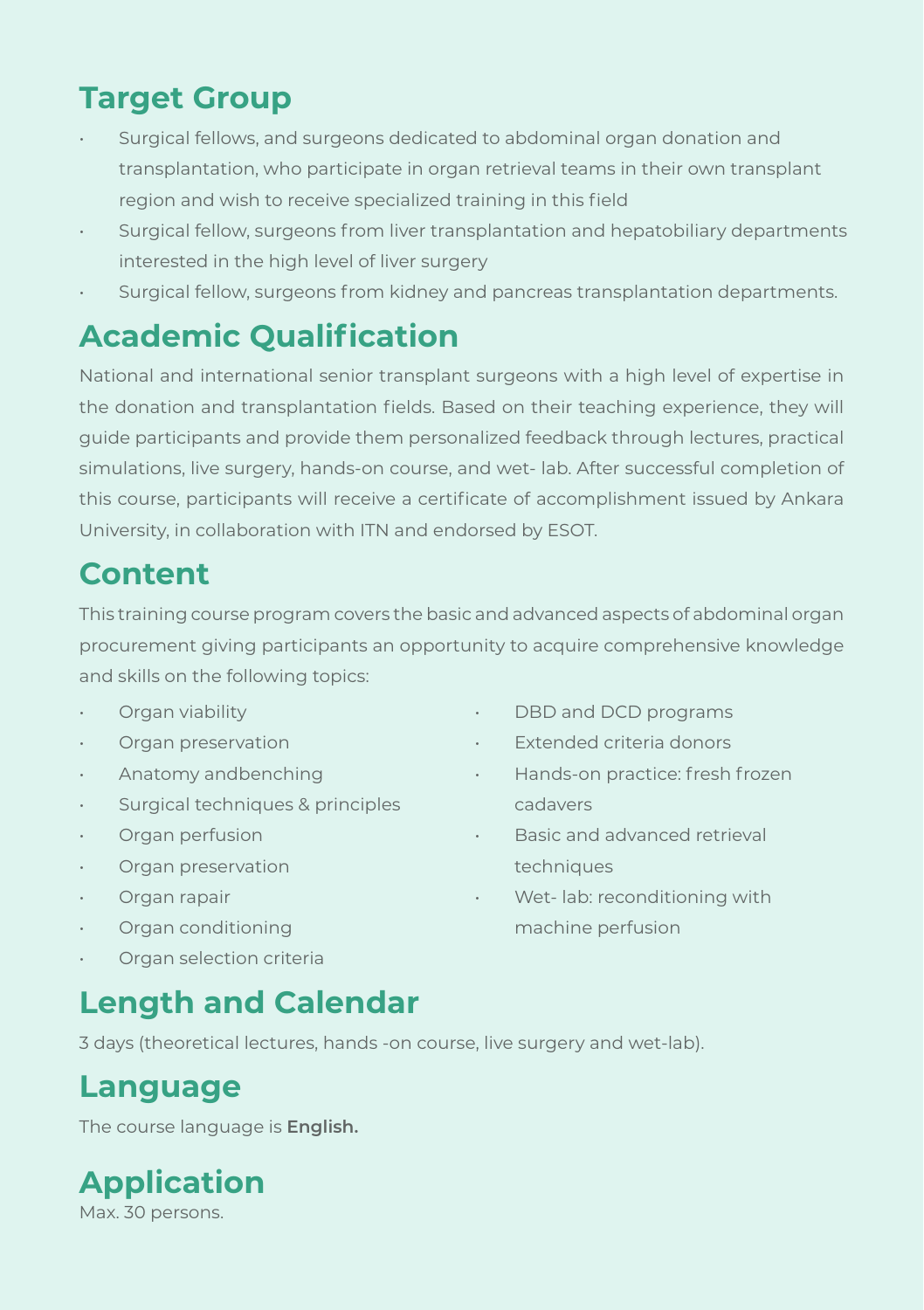## **Venue**

**Ankara University, Faculty of Medicine Department of Anatomy**

Clinical Anatomy Research and Simulation Center, 06100, Sıhhiye, Ankara/Turkiye

## **Registration Fee: 1500 USD**

This registration fee includes:

- Theoretical lectures
- Live broadcast dissection sessions
- Wet lab machine perfusion
- Hands-on dissection
- Coffee breaks, luncheons, networking and gala dinner
- Course bag and printed materials
- Hotel accomodation (up to 4 nights+breakfast)
- Airport transfer (only group) and daily shuttle service between hotel and course venue

## **Accommodation**

#### **Crown Plaza Ankara Hotel**

Gazi Mahallesi, Mevlana Bulvarı No:2/F Yenimahalle 06330 Ankara-Turkiye **www.cpankara.com.tr**

## **Course Coordinator**

#### **Turkish Transplant Foundation**

Mrs. Sezen Yaraş Şeker • syaras@tonv.org.tr • +90 533 427 28 51

## **Registration Office**

Mr. A. Furkan Mercimek • fmercimek@tonv.org.tr • +90 507 882 64 04

**T.** +90 312 361 55 55 • **F.** +90 312 215 75 98 • Ankara-Turkiye